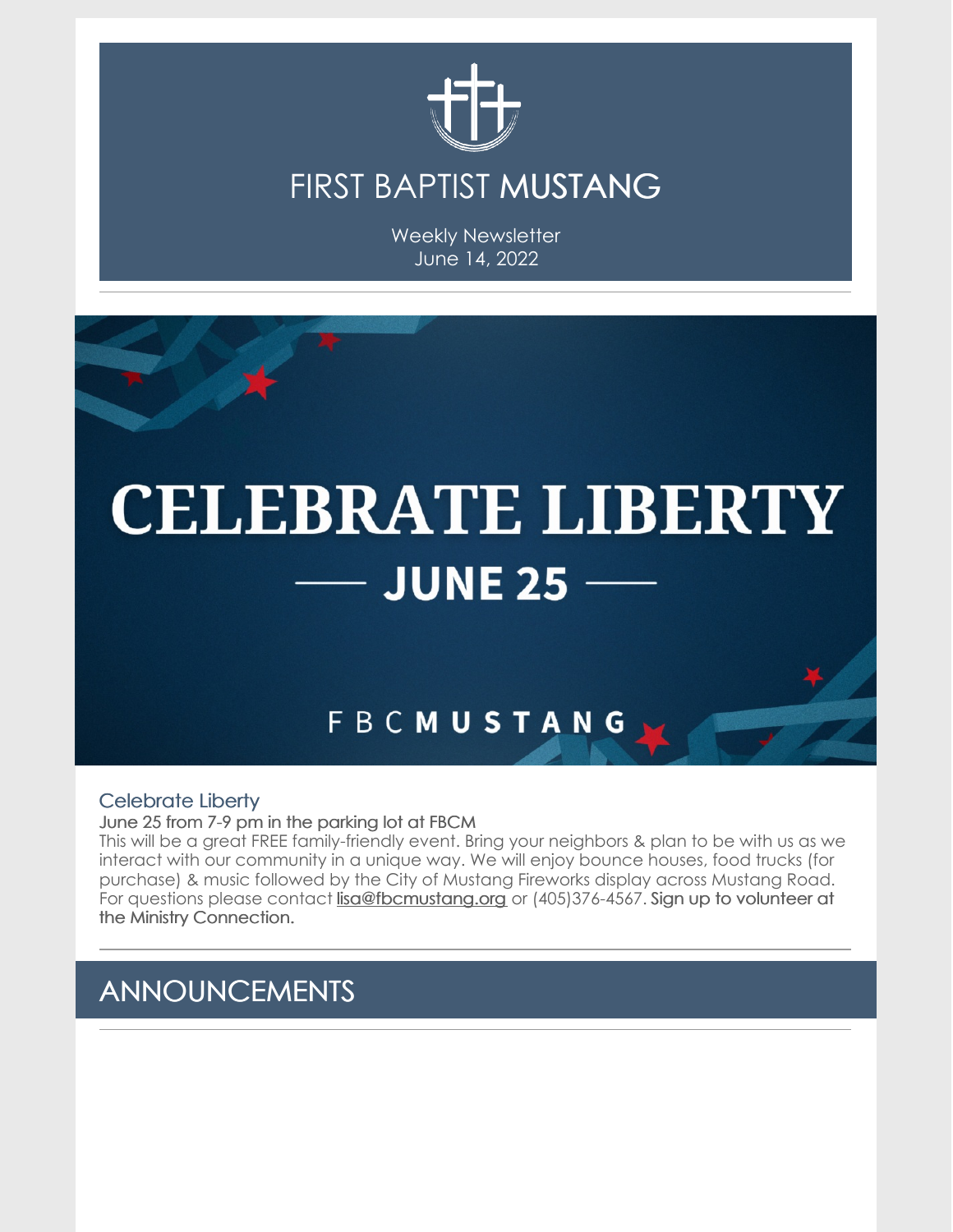

### Christmas in Branson

November 10 - 12 in Branson, MO, cost \$350 per person

For members of our church who are 50 years and older, we have planned a special 3-day, 2 night trip to Branson. We will enjoy new shows, exhibits, and meals. Space is limited, this trip is open only to those who attend our church. To save your place, pay a deposit of \$150 per person to the church office only. For questions please contact [Lisa@fbcmustang.org](mailto:Lisa@fbcmustang.org) or (405)376-4567. For a more detailed itinerary of the trip, [please](https://files.constantcontact.com/67ba98e8701/1e74c1f7-8284-4b61-bbdc-3fd00fde4533.pdf?rdr=true) click here.

ALBANY, NY

Mission Trip Interest Meeting June 26 | Noon | Fellowship Center

Sign up at the Ministry Connection

### Albany, NY Mission Trip Interest Meeting

June 26 at noon in the Fellowship Center

This meeting is for anyone who is interested in a mission trip to Albany in the Fall or Winter of 2022 where we'll be partnering with a church plant there. Interest meeting sign-ups will be out at the Ministry Connection. For questions please contact **[Jeremy@fbcmustang.org](mailto:Jeremy@fbcmustang.org)**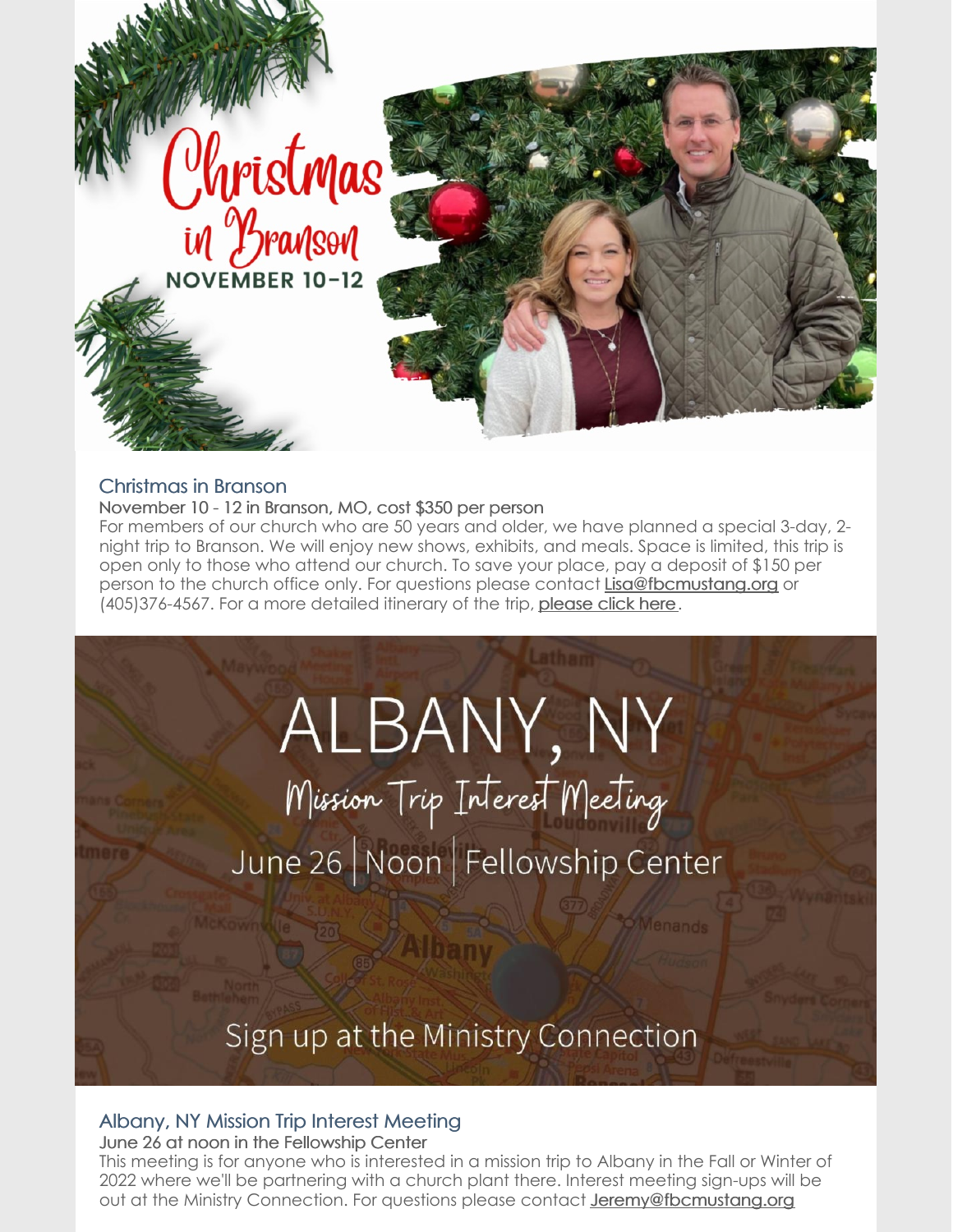#### Tutoring Children and Youth (TCY) Workshop

June 17 (5 pm- 8:30 pm) & June 18 (8:30 am - 5:15 pm) at FBCMustang The Tutoring Children and Youth (TCY) Workshop equips local church volunteers to intentionally share the Gospel while helping children and youth who have academic needs in reading and other school subjects. For questions please contact Barbara Marlett [barbaramarlett@sbcglobal.net](mailto:barbaramarlett@sbcglobal.net) There will be <sup>a</sup> sign-up at the Ministry Connection to let Barbara know if you're interested or if you registered online for this training.

# MEMBERSHIP MATTERS New Members Class-

## July 20 & 27 6:30 pm Fellowship Center

#### Membership Matters

July 20 & July 27 in the Fellowship Center at 6:30 pm

This class is for those interested in joining or finding out more about FBCM. This class led by Michael & Marcy Staton will meet on Wednesday evenings. Please sign up at the Ministry Connection. For questions please contact [lisa@fbcmustang.org](mailto:lisa@fbcmustang.org) or Lisa (405)376-4567

# **SUMMER SCHEDULE**

## **MAY 22 - AUGUST 7**

SUNDAY SCHOOL AT 9 AM WORSHIP AT 10:30 AM

NO WEDNESDAY EVENING SERVICES **MAY 25 - JUNE 29** 

**WEDNESDAY EVENINGS JULY 6 FROM 6:30 - 7:30 PM**